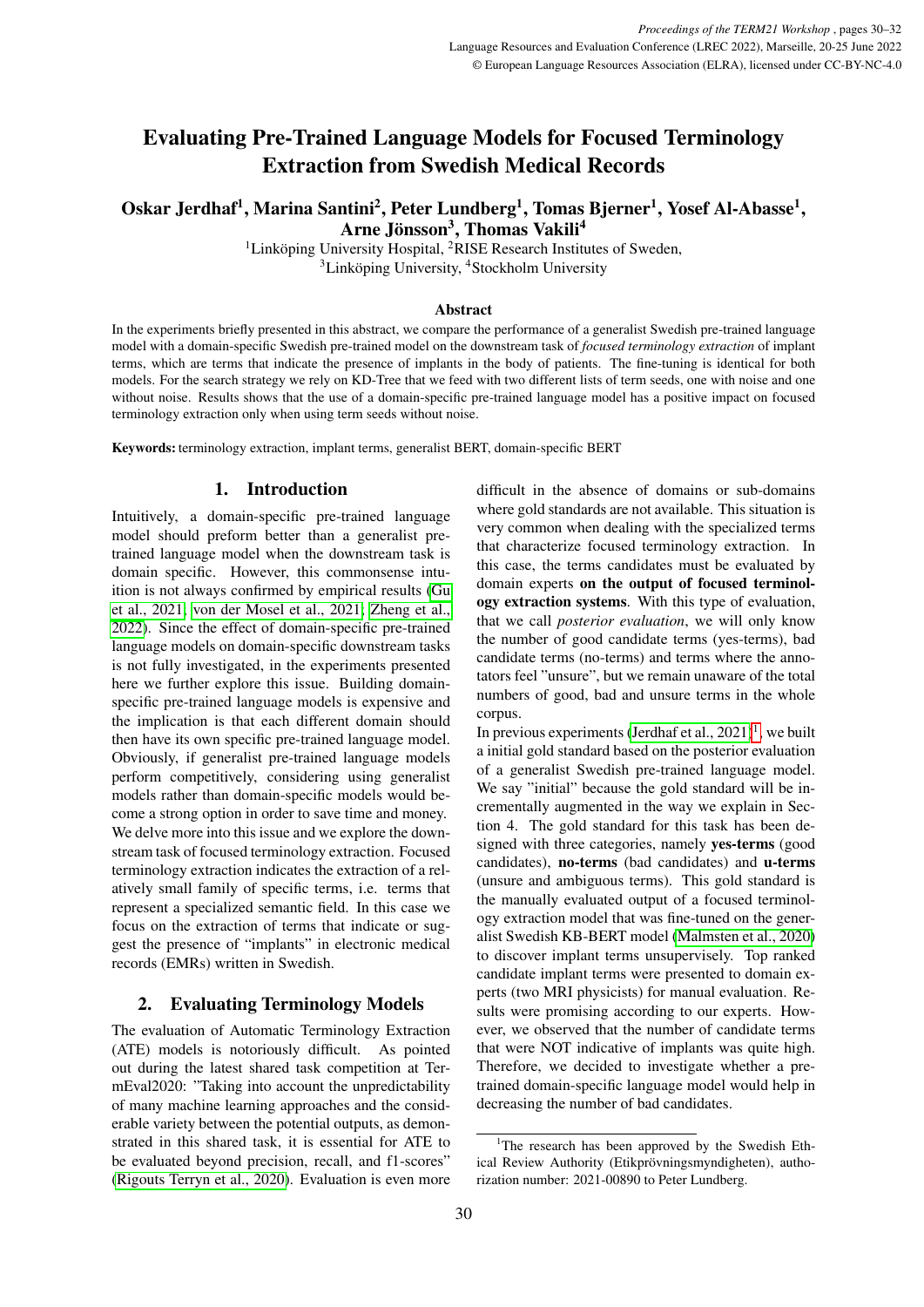<span id="page-1-0"></span>

|                    | Gold Standard |                     | <b>KB-BERT</b>       | SweDeClin-BERT      |                      |
|--------------------|---------------|---------------------|----------------------|---------------------|----------------------|
| Term seeds         |               | Term seeds w/ noise | Term seeds w/o noise | Term seeds w/ noise | Term seeds w/o noise |
| YES-terms          | 1267          | 648                 | 409                  | 383                 | 575                  |
| NO-terms           | 2930          | 1503                | 796                  | 723                 |                      |
| <b>Discoveries</b> |               | 2868                | 4018                 | 2807                | 1279                 |
| Total              | 4197          | 5019                | 5223                 | 4036                | 1927                 |

Table 1: Breakdown of terms extracted by the models and the overlap with terms in the gold standard.

#### 3. Data and Datasets

The data used for the downstream task are medical records written in Swedish. We use the medical records of two clinics (cardiology and neurology) that belongs to the LIU-Hospital-EMRs-collection, described in [Jerdhaf et al. \(2021\)](#page-2-4).

#### 4. Method

The aim of the experiments described below is to compare a focused terminology extraction model finetuned on the generalist Swedish pre-trained KB-BERT [\(Malmsten et al., 2020\)](#page-2-5) with a focused terminology extraction model fine-tuned on the domain-specific (clinical) Swedish pre-trained SweDeClin-BERT [\(Vakili et](#page-2-6) [al., 2022\)](#page-2-6) on the extraction of implant terms.

Both models have been fine-tuned using the same parameters on the same dataset created from the medical records of two clinics (cardiology and neurology). For the search strategy, we used KDTree (Python, sklearn.neighbors.KDTree) [\(Pedregosa et al., 2011\)](#page-2-7) with two different lists of term seeds, one with noise (753 terms) and one without noise (1267 implant terms) (see example in Figure 1, right hand-side). Term seeds play a very important role in this type of modelling because they are used to generate random queries. This means that for each term seed, a sentence containing the term was randomly chosen from the dataset and used to find contextually similar sentences. The similarity of contextually similar sentences is based on word embeddings. Essentially, the model will select candidate terms that have a similar role and position as the term seeds of the queries. At this stage of our research the creation of the queries is randomized. This randomization has the advantage of discovering new candidates (that we call *discoveries*) at each run of the model. Discoveries are the terms brought to surface by the randomized queries. The role of discoveries is paramount since it is unthinkable and unfeasible that two or more MRI physicists read millions of medical records and annotate implant terms in one go. In our approach, at each run, the domain experts will be presented new discoveries that, when annotated, will increase the gold standard. An example of how the domain-experts annotate the discoveries is shown in Figure [1,](#page-2-8) left hand-side. It is a iterative process that will repeat until the majority of discoveries will be in the Yes-term list of the gold standard. It is important to notice that the models will always surface new discoveries because medical records will be added to the current collection over time and because new implant artefacts will be placed on the market and used on patients. What we want to achieve at this point of our research is to identify the model that: 1) maximize the number of good candidate terms already present in the Yes-term list of the gold standard; 2) minimize the number of bad candidate terms already present in the No-term list of the gold standard; 3) return a number of discoveries that when evaluated have the same distribution pattern as described in points 1 and 2, i.e. many good candidates and few bad candidates.

#### 5. Results and Evaluation

According to the results shown in Table [1,](#page-1-0) the focused terminology extraction model fine-tuned on the domain-specific (clinical) Swedish pre-trained SweDeClin-BERT in combination with term seeds without noise (Column 6) meets the expectations stated in points 1 and 2 of the previous section .

In order to verify the 3rd expectation, we handed over the 1279 discoveries generated by that model to two domain experts. Manual evaluation of the 1279 discoveries meets our expectation as formulated in point 3 because the two domain experts agreed on assessing 750 Yes-terms and they also agreed on rating 91 No-terms. They had discordant ratings on the rest. We observe that the distribution trend of the Yes- and No-terms of the manually evaluated discoveries matches the trend of the Yes- and No-terms found in the gold standard.

#### 6. Discussion

Results shows that the use of a domain-specific pretrained language model has a positive impact on focused terminology extraction only when using term seeds without noise. This means that a domain-specific pre-trained model has a positive effect under certain conditions.

We are aware that the randomization of the queries as motivated in Section 4 has the downside of conflicting with the principle of experimental replicability. We are currently studying alternative solutions that allow diversification of the results and assure replicability.

# 7. Conclusion

In this abstract we shortly presented ongoing research on unsupervised focused terminology extraction. Although this is a difficult research area especially for the lack of well-established gold standards and evaluation metrics, results are encouraging. The current gold standard for this task is available for inspection and reuse.